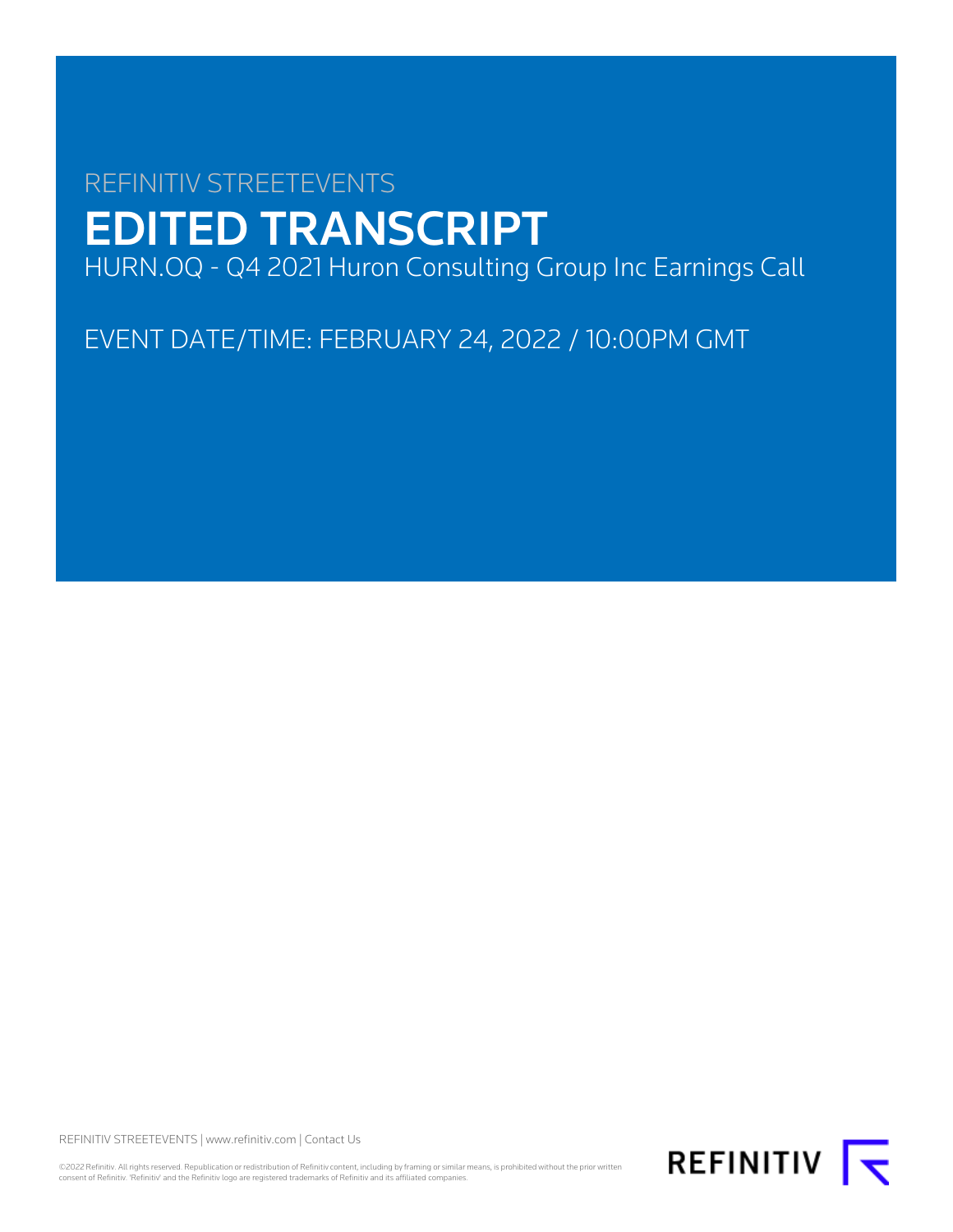# **CORPORATE PARTICIPANTS**

**[C. Mark Hussey](#page-3-0)** Huron Consulting Group Inc. - President & COO **[James H. Roth](#page-1-0)** Huron Consulting Group Inc. - CEO & Director **[John D. Kelly](#page-4-0)** Huron Consulting Group Inc. - Executive VP, CFO & Treasurer

# **CONFERENCE CALL PARTICIPANTS**

**[Andrew Owen Nicholas](#page-9-0)** William Blair & Company L.L.C., Research Division - Analyst **[Jasper James Bibb](#page-10-0)** Truist Securities, Inc., Research Division - Associate **[Kevin Mark Steinke](#page-13-0)** Barrington Research Associates, Inc., Research Division - MD **[William Sutherland](#page-11-0)** The Benchmark Company, LLC, Research Division - Senior Equity Analyst

# **PRESENTATION**

### **Operator**

Good afternoon, ladies and gentlemen, and welcome to Huron Consulting Group's webcast to discuss financial results for the fourth quarter and full year 2021. (Operator Instructions) As a reminder, this conference call is being recorded.

Before we begin, I would like to point all of you to the disclosure at the end of the company's news release for information about any forward-looking statements that may be made or discussed on this call. The news release is posted on Huron's website. Please review that information, along with the filings with the SEC for a disclosure of factors that may impact subjects discussed in this afternoon's webcast. The company will be discussing 1 or more non-GAAP financial measures. Please look at the earnings release and on Huron's website for all of the disclosures required by the SEC, including reconciliation to the most comparable GAAP numbers.

<span id="page-1-0"></span>And now I would like to turn the call over to Jim Roth, Chief Executive Officer of Huron Consulting Group. Mr. Roth, please go ahead.

### **James H. Roth** - Huron Consulting Group Inc. - CEO & Director

Good afternoon, and welcome to Huron Consulting Group's Fourth Quarter and Full Year 2021 Earnings Call. With me today are Mark Hussey, our President and Chief Operating Officer; and John Kelly, our Chief Financial Officer.

Before I begin, I would like to highlight that in our earnings release issued this afternoon we introduced our new operating model and announced corresponding changes to our segment reporting structure. We placed supplemental materials on the Investor Relations section of the Huron website to provide additional detail on our new reporting structure and recast financial information, including unaudited summary financial information. These supplemental materials should be reviewed in conjunction with our earnings call and not on a stand-alone basis. Please note these segment reporting changes apply to the reporting periods beginning January 1, 2022, and our fourth quarter results are consistent with prior reporting practices.

Before I provide additional insight into our fourth quarter and full year performance, I want to briefly discuss our new operating model, which we believe will strengthen our go-to-market strategy and better position Huron to integrate our deep industry expertise with our strong digital strategy and financial advisory capabilities.

Today, we are introducing a business realignment and related segment reporting changes that we believe will strengthen our go-to-market strategy and competitive advantage to accelerate growth, drive efficiencies across our business, and enhance transparency for the investment community into the core drivers of our business.

 $\overline{2}$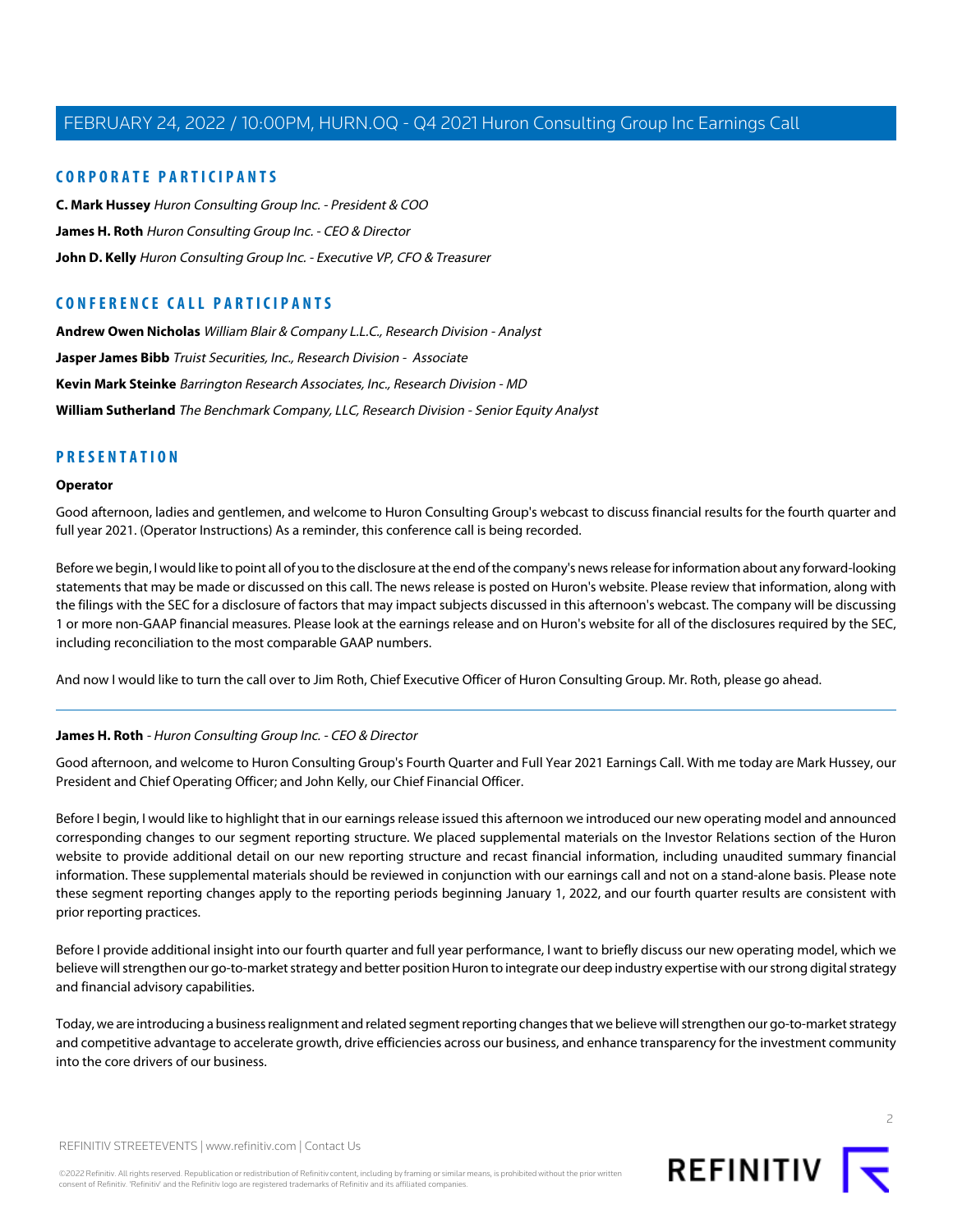This is the first material change to our operating model in nearly a decade. Our markets have changed, our clients and business needs have changed, and we are taking this important step to expand and more deeply integrate our industry focus with our digital strategy and financial advisory capabilities.

For Huron, our growth strategy and our business realignment are the means through which we will achieve 2 critical outcomes: Improved integration of our industry and capability expertise and more deeply embedding our digital offerings into our client engagements. Mark will share more insight about our operating model in a few minutes, but I will now discuss our fourth quarter and full year 2021 performance, along with our expectations for 2022.

In the fourth quarter and throughout the year, we continued delivering on our commitment to sustainable revenue growth and improved profitability. Led by organic growth across all 3 operating segments, annual revenues grew 7% and adjusted EBITDA margins improved 50 basis points over 2020. These results demonstrate that our growth strategy is delivering a solid return on our organic and inorganic investments. We managed successfully through the worst of the pandemic and have positioned the company for continued growth and profitability.

On a full year basis, Healthcare segment revenues increased to 7% over 2021. In the fourth quarter of 2021, the Healthcare segment grew 22% over the prior year quarter, reflective of the strength of demand for our performance improvement and Managed Services offerings. Over the last 3 quarters of the year, as the impact of the pandemic on our hospital and health system clients continued to wane, we experienced growing demand for Healthcare offerings despite the persistence of the Delta and Omicron variants.

During the past 2 years, the need to reduce costs and improve quality has been one of the primary challenges for our Healthcare clients. Those challenges have led to strong demand for our clinical and operational performance improvement offerings. More recently, new challenges have risen to the top of the agenda for our Healthcare client base, broadening demand for our historical services and creating opportunities for us to develop new offerings to address the changing health care market.

For example, labor issues, including employee burnout among clinicians, are having a material impact on hospitals and health systems. Attracting and retaining employees and an increasing reliance on contract resources has added new pressure on Healthcare margins. This issue, along with inefficiencies related to COVID safety protocols, are likely to remain for the foreseeable future and are causing many hospitals to reevaluate how best to strengthen their financial position amidst these expense pressures.

While health care providers remain under immense pressure to attract and retain talent in this highly competitive labor market, many are also focused on reevaluating their strategies to position their organizations for long-term success. Personalizing patient care and evolving the care delivery model into a more geographically distributed environment is at the forefront of many health system strategies, especially as pharmacies, private equity and other nontraditional care providers seek to achieve greater market share.

Hospital systems are focused -- are also focused on advancing their digital platform to meet the needs of their patients, clinicians, employees and communities, including moving beyond the basics of telemedicine, which has become a staple of care delivery during the pandemic.

Collectively, this environment has created significant demand for Huron across all of our businesses that work in the health care market. With our comprehensive offerings spanning strategy, operations, digital and people transformation, Huron is uniquely positioned to help our Healthcare clients develop a strong, strategic, operational and digital foundation from which to achieve their mission. We believe that the combination of our traditional offerings, new innovative digital and analytics solutions, including the acquisition of Perception Health and the broader health care market tailwinds will continue to create growth opportunities for our business.

Turning to the Business Advisory segment. On a full year basis, segment revenues grew 9% year-over-year. In the fourth quarter of 2021, Business Advisory segment revenues grew 18% over the prior year quarter, primarily attributable to strong demand for our financial advisory, strategy and digital offerings.

Our digital and analytics offerings have been a solid driver of growth for Huron during the past 2 years. The criticality of having more robust digital capabilities continues to drive demand for our services across our core industries. In recent years, we have invested in expanding our relationships

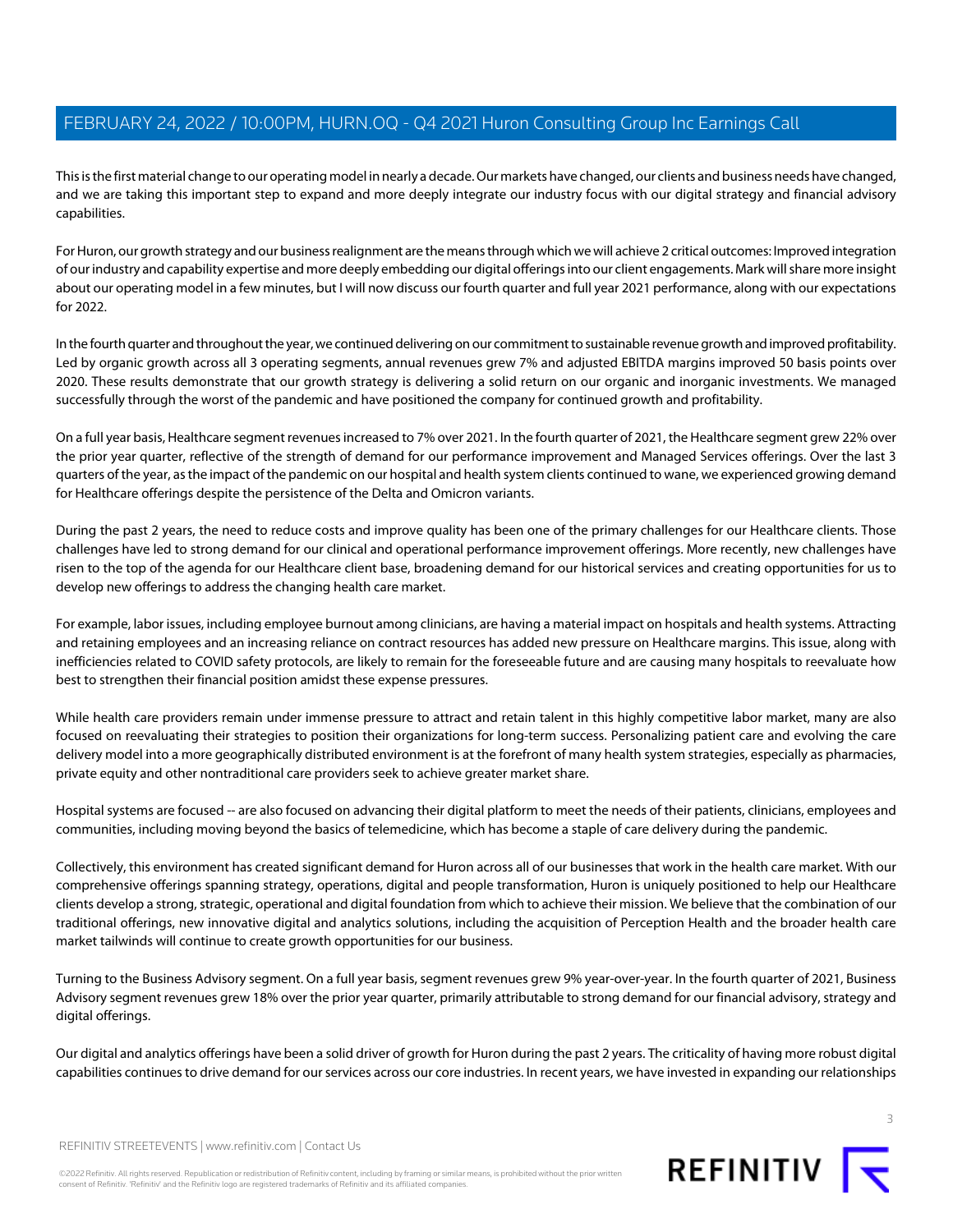and capabilities across the largest cloud providers, including, but not limited to, Oracle, Salesforce and Workday. And we have significantly expanded our analytics offerings to provide deeper insights to our clients, seeking ways to more effectively use and apply a wide array of data to inform better, faster decision-making.

Our successes have been clear with continued growth in the financial services and energy and utilities industries as well as across the health care and education industries. As Mark will discuss shortly, our new operating model will strengthen the integration of our digital capabilities into our core industries, providing more seamless delivery of our collective offerings and providing Huron with greater growth opportunities.

Within the Business Advisory segment, our strategy and M&A advisory offerings also performed well, driven by organizations seeking to evolve their business to be more -- to more effectively compete in a post-pandemic environment.

For full year 2021, the Business Advisory segment generated approximately 25% of its total revenues in the health care and education industries. We continue to believe we are most successful against our competition when we bring our deep industry expertise together with our broad set of capabilities that are most reflective of our clients' needs. That strategy is at the heart of our new integrated operating model.

Turning now to the Education segment. Annual revenues in the segment grew 6% as compared to 2020. In the fourth quarter of 2021, Education segment revenues increased 41% over the prior year quarter driven by the strength in demand for our services across the segment following the impact of the pandemic that hit the education industry very hard in the second half of 2020 and early 2021.

The Education business steadily grew quarter-over-quarter throughout the year. We have seen a resurgence in demand for all of our offerings in this segment, and the level of demand outperformed our expectations. Higher education institutions are turning to Huron as their trusted adviser given our strong reputation and market presence and deep industry expertise as they face a wide array of strategic, operational and financial challenges. The issues and challenges in this industry are growing in complexity, and we are well positioned to help our clients navigate what will surely be significant changes in the coming years.

Let me turn to our expectations and guidance for 2022. Our revenue guidance for the year is \$970 million to \$1.03 billion, with a midpoint of \$1 billion. We also expect adjusted EBITDA in a range of 11.3% to 12.3% of revenues and adjusted diluted earnings per share of \$2.85 to \$3.35. Company-wide, we are guiding to 10% revenue growth at the midpoint for 2022. We believe the growth in demand we experienced in the second half of 2021 will continue, and we are excited to build on that momentum in 2022.

In terms of margins, at the midpoint of our 2022 guidance, we expect a 100 basis point improvement over 2021. We remain focused on expanding margins while investing in areas in our business with the greatest growth opportunities. We continue to believe we have built a strong foundation from which we can sustainably grow revenues while improving margins, consistent with our long-term financial objectives.

Finally, let me share my deepest appreciation for the entire Huron team. Our 2021 financial results are only possible because of the commitment of our people to serving our clients, our company and one another. The passion and dedication they have for the work we do is unmatched, and I'm incredibly proud of the way we all work together to emerge from 2 tough years in such great shape.

<span id="page-3-0"></span>We believe we are off to a strong start in 2022, and we are excited about our prospects for achieving our revenue and profitability goals for the year. Our markets are vibrant. We are strategically and operationally well positioned and our new operating model creates an even stronger foundation for success in the future.

Now let me turn it over to Mark to provide more color on our new operating model. Mark?

### **C. Mark Hussey** - Huron Consulting Group Inc. - President & COO

Thanks, Jim. As our press release indicates, effective January 1, 2022, we have taken the next step in our strategy, most notably, for expanding on our strengths in our core industries, while more closely integrating our significant digital capabilities into a unified company-wide platform. This new integrated operating model is matrixed on industry expertise and capability and built on a rapidly expanding global platform.

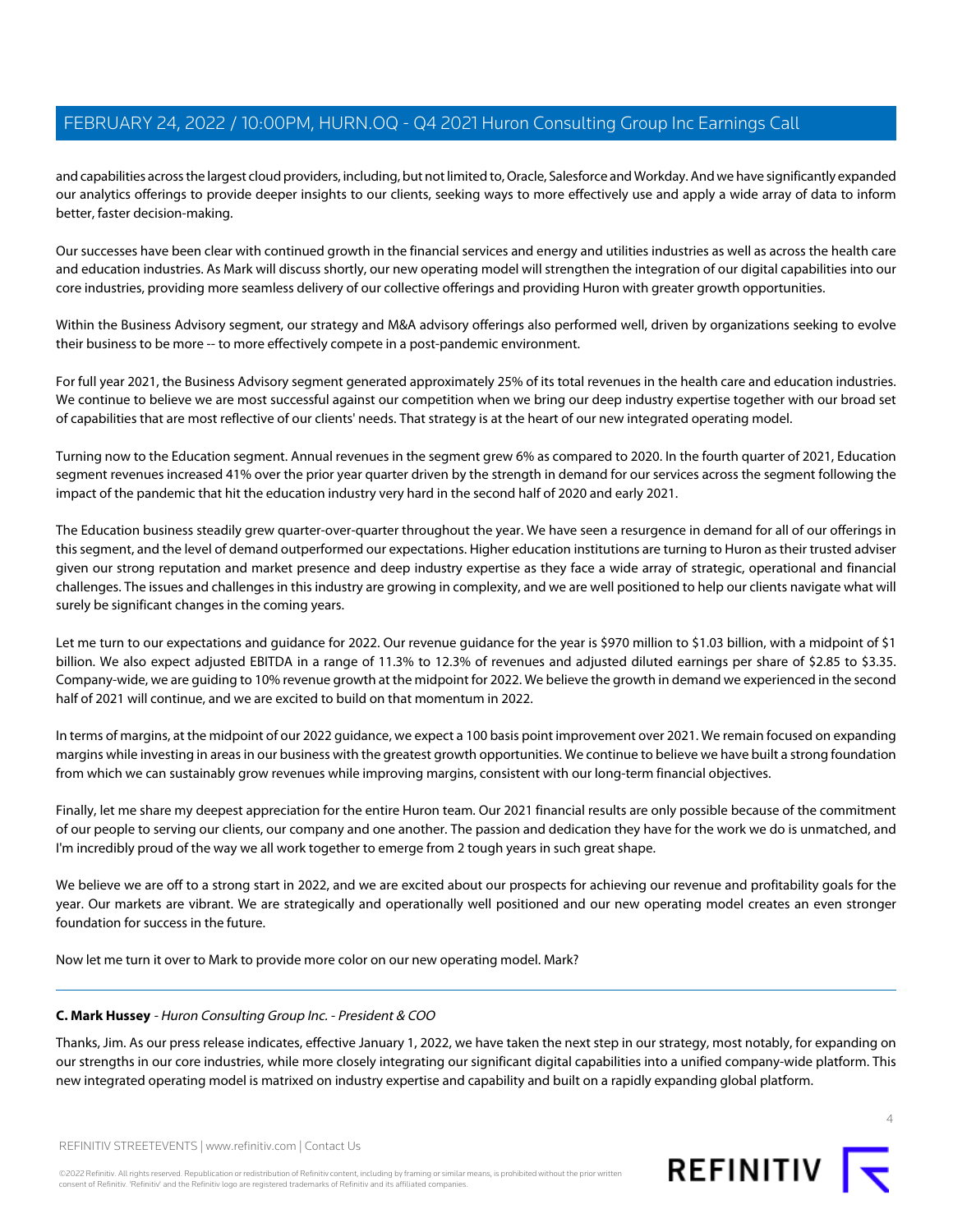By unifying our company-wide resources focused on our 2 largest industries and aligning our capabilities across the enterprise, we expect to strengthen our go-to-market strategy, accelerate revenue growth, drive efficiencies that support margin expansion, and in turn, unlock meaningful shareholder value. Specifically, we're aligning our industry offerings that historically resided across multiple businesses into a unified platform from which to more seamlessly go to market in health care, education and commercial sectors.

With the strengthened integration of our industry expertise, we believe we'll drive accelerated revenue growth across all of our offerings within those industries. We're harnessing the power of our deep industry expertise, which has been foundational to our historical success and will continue to be critical to our growth strategy.

Our core industries of health care, education, financial services and energy and utilities are facing significant change, which creates meaningful growth opportunities for Huron. The changes to our operating model position us to better serve our clients and to capitalize on the significant market opportunities that lie ahead.

In terms of our capabilities, our primary focus is bringing together the full breadth of our digital technology and analytics capabilities across the company into a common platform called digital. Our focus with digital is to accelerate growth and innovation and to drive efficiencies as we operate the team on a unified global basis. Our collective organic and inorganic investments in technology assets over the past 9 years have resulted in our digital, technology and analytics offerings representing nearly 40% of total company revenue in 2021.

Our operations in India have also grown substantially over the past 7 years. And our India-based employees now represent approximately 20% of our total employee population. In our new model, we will leverage these investments to establish a much more scalable platform across technology services and products that will further promote growth, innovation and margin expansion.

The operating model also places greater emphasis on our strategy and financial advisory capabilities. We're closely integrating these offerings with our focus on industry expertise, which we believe together differentiates our company in the market.

We're excited about this realignment because we believe it benefits all stakeholders. First, our clients. We'll maintain the depth of our substantial industry expertise, while expanding and strengthening our presence in our core markets. And we'll build new competencies, including in digital technology and analytics to accelerate innovation and improve client outcomes.

Second, our employees. Our new operating model will strengthen the way we work together to serve our clients, how we innovate, collaborate and support each other as we create new career advancement opportunities that will help us attract and retain top talent.

And third, the investment community. We believe that this realignment will support the acceleration of organic revenue growth and the expansion of our operating margins. Our new reporting structure, which John will talk about in a moment, will also provide greater insight to investors on our comprehensive revenue and operating margin in our core industries as well as our consolidated revenue growth into our digital capabilities. We'll be sharing more details on our company's strategy and business realignment at our upcoming Investor Day at the end of March.

Our management team and Board are confident that this is the right time to make these changes. Our organization has grown to a point where we need to take our go-to-market strategy in collaboration to the next level to capitalize on the significant market opportunities ahead of us. We believe the foundation we're putting in place will enable sustainable revenue growth and enhanced margin expansion, while creating greater visibility into our business for our investors.

<span id="page-4-0"></span>And now let me turn it to John for a more detailed discussion of our Q4 financial results and 2022 guidance. John?

### **John D. Kelly** - Huron Consulting Group Inc. - Executive VP, CFO & Treasurer

Thank you, Mark, and good afternoon, everyone. Before we begin, please note that I will be discussing non-GAAP financial measures, such as EBITDA, adjusted EBITDA, adjusted net income, adjusted EPS and free cash flow. Our press release, 10-K and Investor Relations page on the Huron website have reconciliations of these non-GAAP measures to the most comparable GAAP measures, along with the discussion of why management

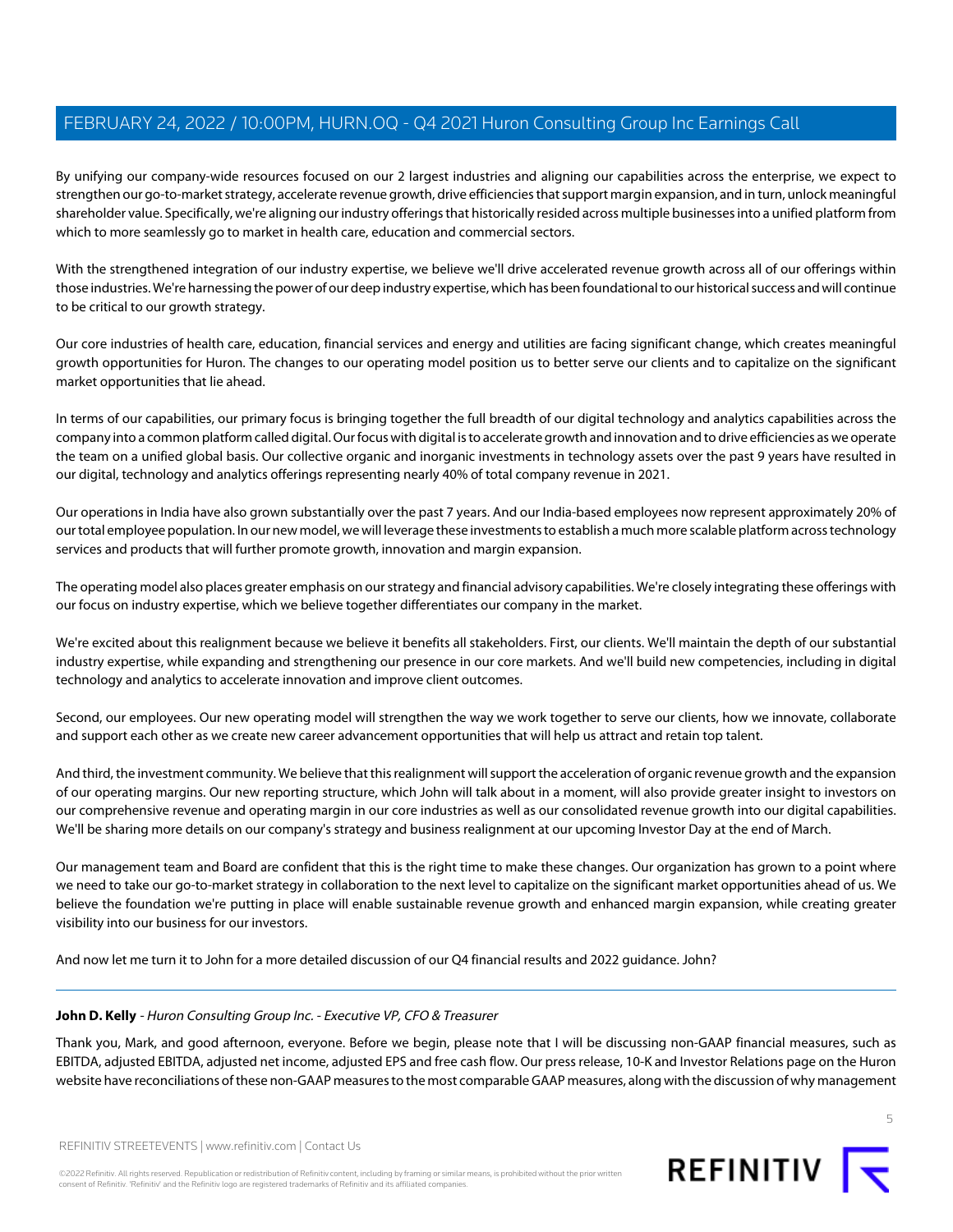uses these non-GAAP measures and why management believes they provide useful information to investors regarding our financial condition and operating results. Also, unless otherwise stated, my comments today are all on a continuing operations basis.

Also, during the fourth quarter, we completed the divestiture of our Life Sciences business, which closed at the beginning of November, and is included in our fourth quarter results as part of the Business Advisory segment through the date of divestiture. We closed our acquisition of Whiteboard Higher Education on December 1. Whiteboard is included in our fourth quarter financial results within the Education segment from the date of acquisition.

Our recent acquisition of Perception Health closed on December 31, and as such, is not included in our fourth quarter results. The acquisitions of Whiteboard and Perception Health strengthen our deep industry expertise in the education and health care sectors, respectively, while broadening our capabilities in student search, data and analytics as we expand our offerings to serve our core end markets.

Now let me walk you through some of the key financial results for the quarter. Revenues for the fourth quarter of 2021 were a record of \$248.3 million, up 25.2% from \$198.3 million in the same quarter of 2020. The increase in revenues in the quarter was driven by strong growth across all 3 operating segments.

For full year 2021, revenue was \$905.6 million, up 7.3% from \$844.1 million in 2020. Similar to the quarter results, these full year results were our highest revenue to date and reflect growth in all 3 segments and increased demand for our services across industries following the initial impact of the pandemic.

Net income was \$31.1 million or \$1.45 per diluted share in the fourth quarter of 2021, compared to a net loss of \$6.1 million or \$0.28 per diluted share in the fourth quarter of 2020. The fourth quarter of 2021 included a \$23.7 million gain net of tax related to the sale of our Life Sciences business. The fourth quarter of 2020 included the impact of restructuring and lease impairment charges of \$13.9 million net of tax, taken to reduce our operating costs to address the impact of the pandemic on our business.

For full year 2021, net income was \$63 million or \$2.89 per diluted share. This compares to a net loss of \$23.7 million or \$1.08 per diluted share in 2020. 2020 included the pretax goodwill impairment charge of \$59.8 million taken in the first quarter.

Our effective income tax rate in the fourth quarter of 2021 was 24.5%. On a full year basis, our effective income tax rate for 2021 was 21.3%, which is more favorable than the statutory rate, inclusive of state income taxes, primarily due to tax benefits related to the CARES Act, the positive impact of certain federal tax credits and a discrete tax benefit recognized during the second quarter of 2021 related to electing the global intangible low taxed income, or GILTI, high-tax exclusion retroactively for the 2018 tax year.

Adjusted EBITDA was \$29.3 million in Q4 2021 or 11.8% of revenues compared to \$17.1 million in Q4 2020 or 8.6% of revenues. For full year 2021, adjusted EBITDA as a percentage of revenues increased to 10.8% compared to 10.3% in 2020. Adjusted non-GAAP net income was \$17.2 million or \$0.80 per diluted share in the fourth quarter of 2021, compared to \$10.2 million or \$0.45 per diluted share in the fourth quarter of 2020. For the full year, 2021 adjusted non-GAAP net income was \$56.9 million or \$2.61 per share compared with \$47.9 million or \$2.15 per share in 2020.

Now I'll make a few comments about the performance of each of our operating segments. The Healthcare segment generated 42% of total company revenues during the fourth quarter of 2021 and posted revenues of \$103.7 million, up \$18.6 million or 21.8% from the fourth quarter of 2020. The increase in revenue reflects the strength of demand for our performance improvement-related offerings following the initial impact of the COVID-19 pandemic on our business.

On a full year basis, Healthcare revenue increased 6.8%. Performance-based fees for the full year 2021 were \$73.4 million compared to \$69.3 million in 2020. Operating income margin for Healthcare was 24.7% for Q4 2021, compared to 28.3% for the same quarter in 2020. The quarter-over-quarter decline in margin was primarily due to an increase in performance bonus expense for our revenue-generating professionals as a percentage of revenues, partially offset by the decrease in restructuring charges taken in the fourth quarter of 2020. On a full year basis, operating margin was 27.5% compared to 26.9% in 2020.

REFINITIV STREETEVENTS | [www.refinitiv.com](https://www.refinitiv.com/) | [Contact Us](https://www.refinitiv.com/en/contact-us)

©2022 Refinitiv. All rights reserved. Republication or redistribution of Refinitiv content, including by framing or similar means, is prohibited without the prior written consent of Refinitiv. 'Refinitiv' and the Refinitiv logo are registered trademarks of Refinitiv and its affiliated companies.



REFINITIV<sub>I</sub>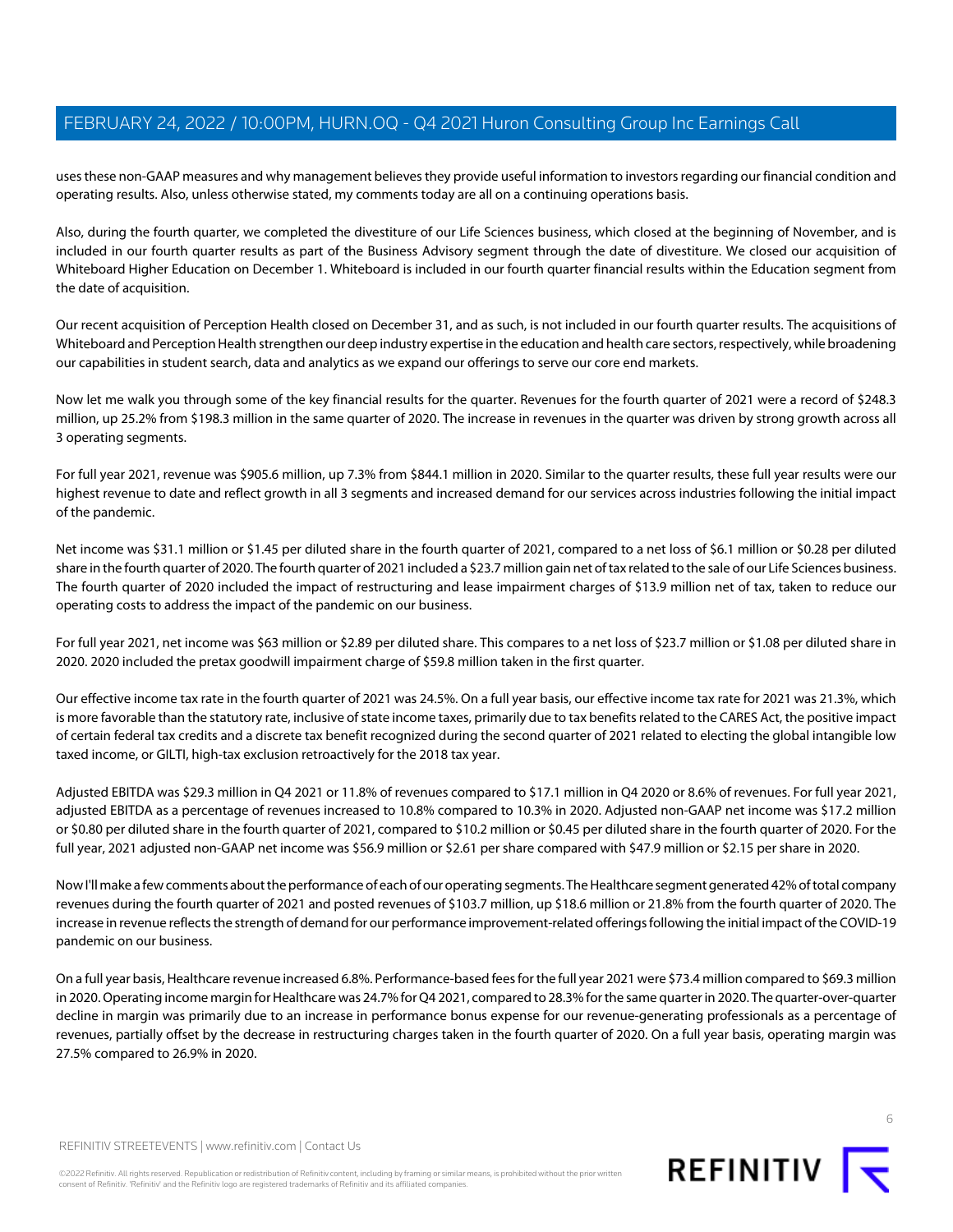The Business Advisory segment generated 31% of total company revenues during the fourth quarter of 2021 and posted revenues of \$77.9 million, up \$12 million or 18.2% from the fourth quarter of 2020. Revenues for the fourth quarter of 2021 include the inorganic contributions of \$2.4 million from our acquisitions of ForceIQ and Unico Solution. The quarter-over-quarter increase in revenue was primarily attributable to strong demand for our financial advisory, strategy and digital offerings.

On a full year basis, the Business Advisory segment revenues were \$291.7 million and grew 9.1% year-over-year, driven by strong demand for our digital and strategy offerings. The operating income margin for the Business Advisory segment was 14.1% for Q4 2021, compared to 16.3% for the same quarter in 2020. The quarter-over-quarter decline in margin was primarily due to restructuring charges related to the divestiture of our Life Sciences business during the quarter. The Life Sciences restructuring charges had an approximate 800 basis point impact on Business Advisory segment margin during the quarter.

On a full year basis, operating margin was 16.5% compared to 18% in 2020. The fourth quarter of Life Sciences restructuring charges had a 225 basis point impact on full year Business Advisory segment margins.

The Education segment generated 27% of total company revenues during the fourth quarter of 2021 and posted record revenues of \$66.7 million, up \$19.4 million or 41% from the fourth quarter of 2020, which was our low point for this practice during the pandemic. Revenues for the fourth quarter of 2021 included \$600,000 from our acquisition of Whiteboard. This increase in revenue reflects the strength of demand for our services across the segment, including our research, strategy and operations, student and digital offerings.

On a full year basis, Education segment revenues grew 5.9% year-over-year, driven by strong demand for our research, strategy and operations and student offerings. The operating income margin for Education was 23.3% for Q4 2021, compared to 12.1% for the same quarter in 2020. The quarter-over-quarter increase in margin was primarily due to our revenue growth as well as a decrease in restructuring charges, partially offset by an increase in contractor expense as a percentage of revenues. On a full year basis, operating margin was 22.3% compared to 21.3% in 2020.

Other corporate expenses not allocated at the segment level were \$36.8 million in Q4 2021, compared with \$47.4 million in Q4 2020. The fourth quarter of 2021 included \$1.6 million of expense related to the increase in the liability of our deferred compensation plan, which is fully offset by the corresponding gain recorded as other income and the value of the assets used to fund this plan as well as \$1.8 million in restructuring charges. The fourth quarter of 2020 included \$3.1 million of expense related to the deferred compensation plan and \$14.5 million of restructuring expense.

Adjusting for the impact of the deferred compensation plan and restructuring charges, year-over-year, corporate expenses increased by \$3.6 million for the fourth quarter of 2021. This increase reflects increases in performance bonus expense and salaries and related expenses for our support personnel as well as an increase in professional fees related to M&A activity during the quarter.

On a full year basis, corporate expenses not allocated at the segment level, increased 5.5% over 2020 when adjusting for the impact of the deferred compensation plan and restructuring charges. This increase reflects increases in salaries and related expenses, performance bonus expense, retention bonuses for our support personnel and increases in professional fees related to M&A activity in software and data hosting expenses, all partially offset by decreases in share-based compensation expense for our support personnel and practice administration and meetings expenses.

Now turning to the balance sheet and cash flows. DSO came in at 69 days for the fourth quarter of 2021, compared to 76 days for the third quarter of 2021 and 52 days for the fourth quarter of 2020. The increase in cash flow and decrease in DSO during the fourth quarter when compared to the third quarter reflects the collection of working capital on certain larger health care and education projects during the quarter in accordance with contractual payment schedules.

The increase in DSO compared to the fourth quarter of 2020 reflects several advanced payments by clients and relatively fewer large contracts with extended payment terms in the fourth quarter of last year. We expect DSO to normalize to between 60 and 65 days in 2022.

Total debt included the \$230 million in senior bank debt and a \$3 million promissory note for total debt of \$233 million. We finished the year with cash of \$21 million for net debt of \$212 million. This was a \$40 million decrease compared to Q3 2021.



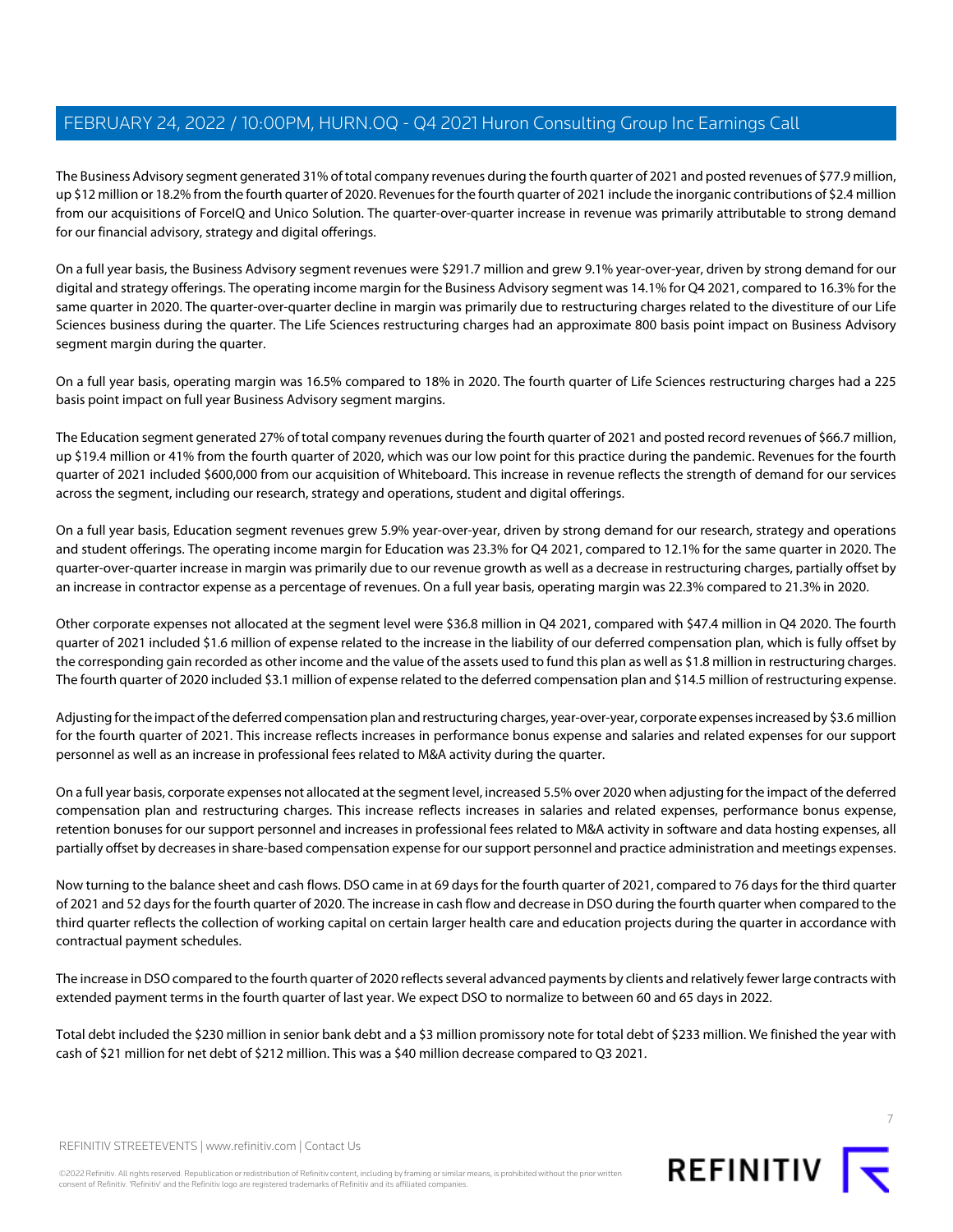Our leverage ratio as defined in our senior bank agreement was approximately 1.7x adjusted EBITDA as of December 31, 2021, compared to 1.9x adjusted EBITDA as of December 31, 2020. We achieved this leverage ratio of 1.7x while deploying \$64.6 million to repurchase shares, approximately 1.3 million shares, and \$45 million in strategic tuck-in acquisitions during 2021. From November of 2020, when our Board of Directors authorized \$100 million for share repurchases through the date of this call, we have repurchased approximately 1.9 million shares for a total of \$93 million.

Cash flow from operations for 2021 was \$18 million, and we used \$16 million of our cash to invest in capital expenditures, resulting in free cash flow of \$2 million. Adjusting for the impact of our Life Sciences divestiture by excluding transaction-related employee and third-party costs as well as tax payments and net working capital adjustments, our free cash flow for the year was approximately \$21 million. This free cash flow yield is lower than our historical amounts reflecting the record low DSO as of December 31, 2020 and the pull forward of certain cash receipts into the fourth quarter of 2020.

The repayment in 2021 of \$12 million of 2020 FICA deferrals under the CARES Act and a DSO higher than our target of 60 days as of December 31, 2021, due to the impact of certain larger health care and education projects with extended contractual payment terms. We expect our free cash flow yield to normalize to historical levels in 2022.

Before I turn to our guidance for the year, let me add some color to the reporting changes that align with our new operating model Jim and Mark introduced this afternoon. For the reporting period beginning January 1, 2022, we will change our reportable segments to Healthcare, Education and Commercial, aligning the operating segments to be inclusive of all revenue and costs associated with each industry. This new reporting structure will result in some revenue and costs, historically reported in the Business Advisory segment, to now be reported in the Healthcare and Education Industry segments for engagements delivered in those industries. In addition, some revenues and costs historically reported in the Education segment will now be reported in the Healthcare Industry segment.

We will also provide revenue reporting across our 2 principal capabilities: first, Consulting and Managed Services; and second, Digital. These changes will create greater transparency into the core drivers of the business across the company.

As Jim mentioned, we have placed supplemental materials on the Investor Relations section of the Huron website to provide additional detail on our recap financial information, including unaudited summary financial information and other data according to our new reporting segments.

Finally, let me turn to our expectations and guidance for 2022. For the full year 2022, we anticipate revenues before reimbursable expenses in a range of \$970 million to \$1.03 billion with a midpoint of \$1 billion. Adjusted EBITDA in a range of 11.3% to 12.3% of revenues. And adjusted non-GAAP EPS in the range of \$2.85 to \$3.35. We expect cash flows from operations to be in the range of \$90 million to \$110 million.

Capital expenditures are expected to be approximately \$20 million to \$25 million, and free cash flows are expected to be in the range of \$70 million to \$90 million net of cash taxes and interest excluding noncash stock compensation. Weighted average diluted share count for 2022 is expected to be 21.5 million.

Finally, with respect to taxes, you should assume an effective tax rate in the range of 28% to 30%, which comprises the federal tax rate of 21%, a blended state tax rate of 5% to 6% and incremental tax expense related to certain nondeductible expense items.

Let me add some color to our guidance starting with revenue. The midpoint of the revenue range reflects 10% of revenue growth over 2021 revenue of \$906 million. The midpoint of guidance also assumes that the first quarter of 2022 revenues will increase at a mid-teens percentage level over the first quarter of 2021 with sequential growth thereafter as the year progresses.

With regard to our new Healthcare Industry segment, which we'll begin reporting in 2022, we expect high single-digit revenue growth for full year 2022, and we expect operating margins will be in the range of approximately 25% to 27%, inclusive of digital offerings that will now be reported within the segment. This compares to 26.6% for full year 2021 on a recast basis.

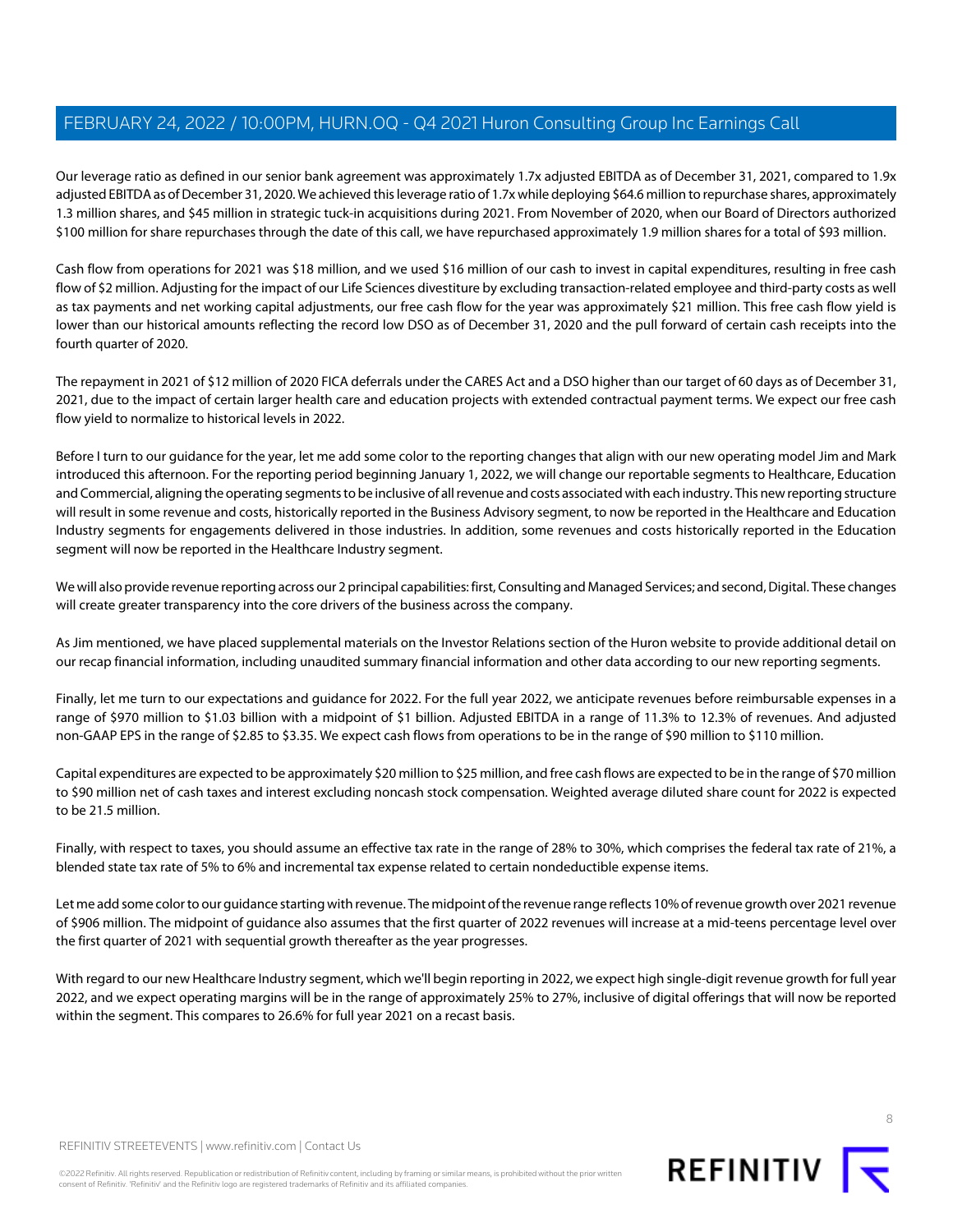In the new Education Industry segment, we expect mid- to high-teen percentage revenue growth for the full year 2022, and we expect operating margins will be in a range of approximately 23% to 25%, inclusive of digital offerings that will now be reported within the segment. This compares to 21.6% for full year 2021 on a recast basis.

In the new Commercial segment, we expect to see mid- to high single-digit percentage of revenue growth for 2022. We expect our operating margins in this segment to be in the range of 19% to 21%. This compares to 15.7% for full year 2021 on a recast basis.

We expect unallocated corporate SG&A to increase on a mid- to upper single-digit percentage basis for full year 2022, compared to 2021 as we incur some incremental costs to support revenue growth as well as an anticipated return of some travel and meeting expenses.

Turning to the total company. Huron's adjusted EBITDA margin is expected to be in the range of 11.3% to 12.3% of revenues, an increase of 100 basis points at the midpoint of guidance compared to 2021. Also, in the first quarter, consistent with prior years, we note the following items as it relates to expenses: The reset of wage basis for FICA and our 401(k) match, our annual merit and promotion wage increases go into effect on January 1 and an increase in stock compensation expense for restricted stock awards that will be granted in March to retirement-eligible employees.

Based on these factors, we anticipate approximately 10% to 15% of our full year adjusted EBITDA and full year adjusted EPS to be generated during the first quarter.

As a closing reminder, with respect to 2021 adjusted EBITDA, adjusted net income and adjusted EPS, there are several items that you will need to consider when reconciling these non-GAAP measures to comparable GAAP measures. The reconciliation schedules that we included in our press release will help walk you through these reconciliations.

Thanks, everyone. I would now like to turn the call back over to Jim before we open the call to questions. Jim?

### **James H. Roth** - Huron Consulting Group Inc. - CEO & Director

Thanks, John. Let me provide a few final comments before we open it up for Q&A. As I've mentioned, our competitive positioning centers around our ability to bring our deep industry expertise and breadth of capabilities together to serve our clients. The changes we introduced today will strengthen our go-to-market efforts, accelerate growth and drive greater efficiencies that support margin expansion, which we believe will unlock meaningful value for our shareholders. We believe we have a significant growth opportunity ahead of us, and we are making these changes now to best position Huron to capitalize on that opportunity and advance our strategy.

To achieve our strategic and financial objectives, we're focused on accelerating growth in our core end markets, broadening our offerings and capabilities, advancing our global digital technology and analytics platform, expanding our growing commercial business and building a more sustainable base of revenue to drive consistent growth.

The future is bright for Huron, and I look forward to sharing more with you about our strategy and our business realignment during our upcoming Investor Day on March 29. I encourage you to review the supplemental materials we have placed on the Investor Relations page of the Huron website to provide additional context into our recast financial information.

With that, I'd like to now open it up for questions. Operator?

# **QUESTIONS AND ANSWERS**

### **Operator**

(Operator Instructions) Our first question comes from the line of Andrew Nicholas from William Blair.



©2022 Refinitiv. All rights reserved. Republication or redistribution of Refinitiv content, including by framing or similar means, is prohibited without the prior written consent of Refinitiv. 'Refinitiv' and the Refinitiv logo are registered trademarks of Refinitiv and its affiliated companies.

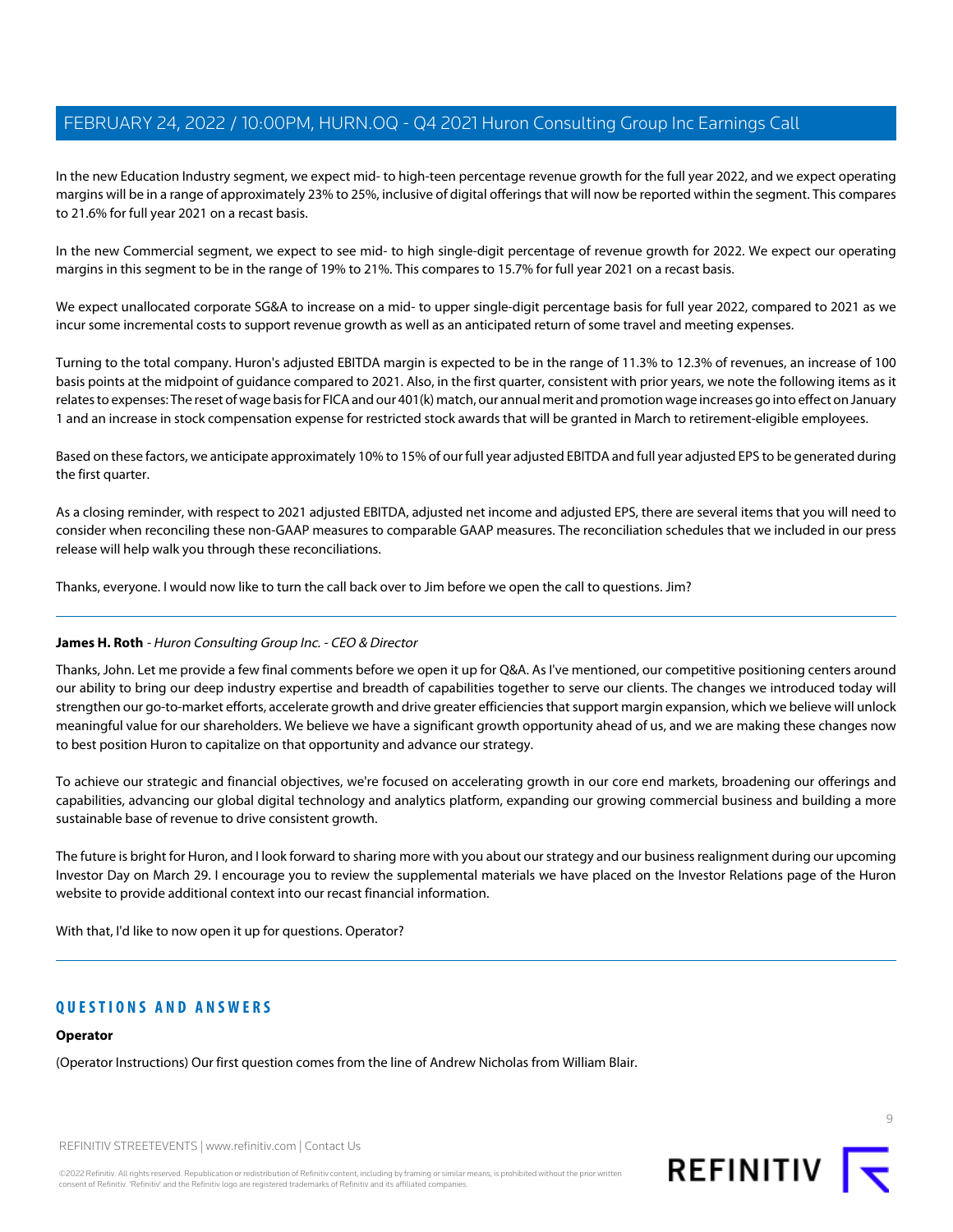### <span id="page-9-0"></span>**Andrew Owen Nicholas** - William Blair & Company L.L.C., Research Division - Analyst

A lot of great detail here in the prepared remarks, so I appreciate that. I wanted to ask a bit more about the new operating model, specifically kind of what it takes from an execution standpoint. I understand all the benefits and you walked through a lot of that in detail. But what are the major operational lifts that are included in making this change? Where -- are there different manager structures, different kind of leadership roles for individuals? If you could spend some time on that and maybe what you consider to be the major challenges in executing on this realignment, that would be helpful.

### **James H. Roth** - Huron Consulting Group Inc. - CEO & Director

Andrew, this is Jim. I'll start and maybe I'll have Mark and John chime in a little bit. This is -- for us, it is a big change in the sense that, first of all, we're introducing a matrix structure so that we really wanted to get all of our collective capabilities, digital, strategy, financial advisory working in unison with our industry leadership.

So as before, historically, they've been more segmented. And they've certainly worked together. We've talked about collaboration for a while, but we didn't have the incentive models in place. We didn't have the true collaboration that we felt was needed to really accelerate the growth and be much more efficient about the way we brought those capabilities to market.

So the biggest change for us is really kind of a realignment where there is -- for everyone in the company, they essentially have 2 types of focus, you have an industry alignment, but then you're also going to be part of a capability as -- most everybody in the practice in the company is going to have kind of a dual reporting relationship. And I think that they're very focused on making sure that we bring to market those capabilities together as opposed to, I think, the way we did it historically, which was a little bit more separate.

So we do have -- the Head of our Education Industry is the same person that ran Education before, except it's now a broader education view. The Head of our Healthcare business is also the same person that ran the Healthcare practice before, but now Healthcare has broadened into a lot of other areas where we are providing health care services before, but are now doing it kind of together.

So there is a substantial change for us, but we've been kind of easing toward this for a while, and then we really decided probably mid last year, the time was now to really realign the organization to best take advantage of these things.

So we've been talking about this collectively throughout the practice and have been very heavily involved with all of our people in the company working this through during the last 4, 5 months of 2021, and we kind of hit the road running at the beginning of 2022.

### **John D. Kelly** - Huron Consulting Group Inc. - Executive VP, CFO & Treasurer

Yes. The only thing I'll add is, like Jim has mentioned, we talked about collaboration for a while now. And as the solutions that our clients require have evolved, our teams have really done just an excellent job over the years working together. And I think a big part of what we're doing with the operating model change is we're just making it easier and more seamless for them to be able to work together and to get the right people to our clients with the right projects. So we're really excited about it.

### **James H. Roth** - Huron Consulting Group Inc. - CEO & Director

I think the last thing, Andrew, I'll come back -- just to make 1 more comment, it was a little bit reflective of what John said. It's been apparent for a long time that our -- the complexity of our clients' needs weren't structured the way that we were structured internally. And what we really tried to do is to create an environment internally within Huron where it was much easier for us to respond to the kind of complex, whether it be digital, whether it be strategy, whether it be financial or operational to really respond in a much more seamless way to their issues, which were very

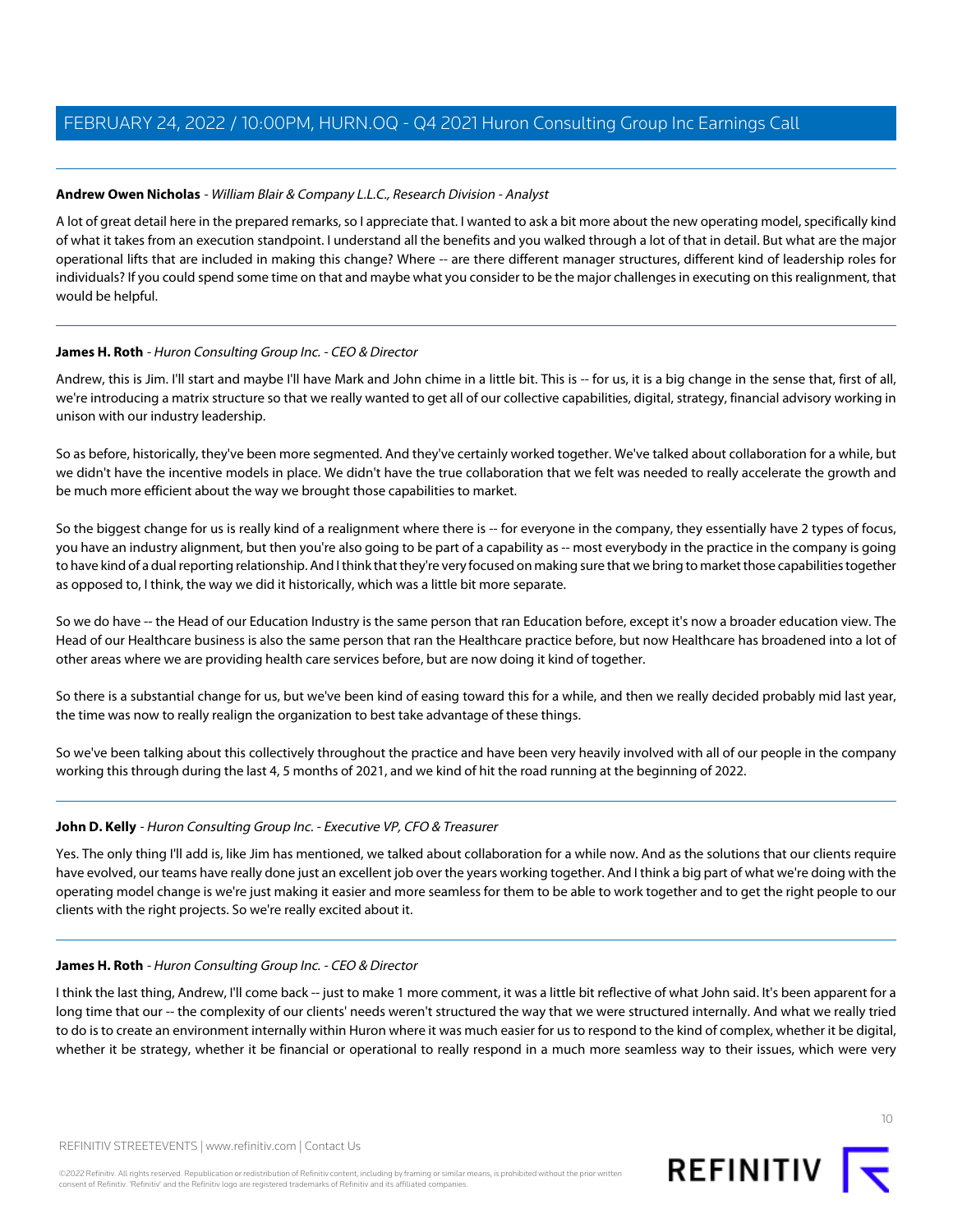integrated. And we, in fact, historically have not been as integrated as we perhaps should have been. So the new model will get us to the point where it's much easier for us to be efficient in the way we respond to and deliver our client requests. I hope that kind of clarifies a little bit.

#### **Andrew Owen Nicholas** - William Blair & Company L.L.C., Research Division - Analyst

Yes. No, that's really helpful. And maybe as a follow-up to that last comment, you kind of talked about in your prepared remarks, improved revenue growth, improved organic growth opportunities and efficiency as a consequence of this change. Are there any numbers that you can put around that? Or is that something that you plan to discuss at length in the Investor Day, maybe medium-term growth targets or margin targets?

#### **John D. Kelly** - Huron Consulting Group Inc. - Executive VP, CFO & Treasurer

I think that is topics that we'll cover at the Investor Day, Andrew, we'll provide a lot more detail there. Look, when we think about the opportunities that were presented within our industries right now, just with the change that's going on in our industries. And we think about the capabilities that we're really able to bring to bear and the way that we're now bringing those together, you'll notice the guidance for this year, we expect to be able to grow in double-digit range around 10% this year. We see some tailwinds for the medium term here, where we think we're going to able to grow at that pace.

And then in terms of margin expansion, you've heard us before talk about pushing towards a mid-teen operating margin as a company. And we think that this operating model is really going to facilitate that over the next few years in a very tangible way. So we're excited about providing more detail about that at the Investor Day at the end of the month. But it's really in us pointing towards being able to sustainably grow in double-digit pace and being able to expand those margins to the mid-teen level over the next few years.

#### <span id="page-10-0"></span>**Operator**

Our next question comes from the line of Tobey Sommer from Truist.

#### **Jasper James Bibb** - Truist Securities, Inc., Research Division - Associate

This is Jasper Bibb on for Tobey. I was hoping you could speak to the utilization assumptions in your guidance. I believe you previously talked about getting back to target utilization this year but the fourth quarter was maybe 500, 600 basis points below 2019. But how should we think about that utilization trend? And do you think utilization could get close to 2019 levels by the end of the year?

#### **John D. Kelly** - Huron Consulting Group Inc. - Executive VP, CFO & Treasurer

So to answer that last part first, Jasper, we absolutely do think that. And you're right. Our expectation is, if we're looking at the back half of the year, we expect to be more in the mid-70s. We ended up back half of the year more in the low 70s. And I'd say there's really 2 primary factors there. I think that the biggest one is probably with the growth opportunities that we see, that we can see it starting to come through in the fourth quarter and then are baked into our guidance for next year.

We've been hiring aggressively, and you can see that in the metrics that we've provided. And so there is just naturally a little bit of a ramp time with consultants when you're hiring at the pace that we've been hiring. And that has probably depressed utilization a little bit from what we might have expected at the beginning of the year.

And I think there's other pockets within our business where we feel really good when we look at the pipeline, when we look at the inbound inquiries that we see coming in, and we expect to have a ramp-up in utilization in some of those parts of the business. It didn't hit in some of those areas in the third and fourth quarter like we had expected.

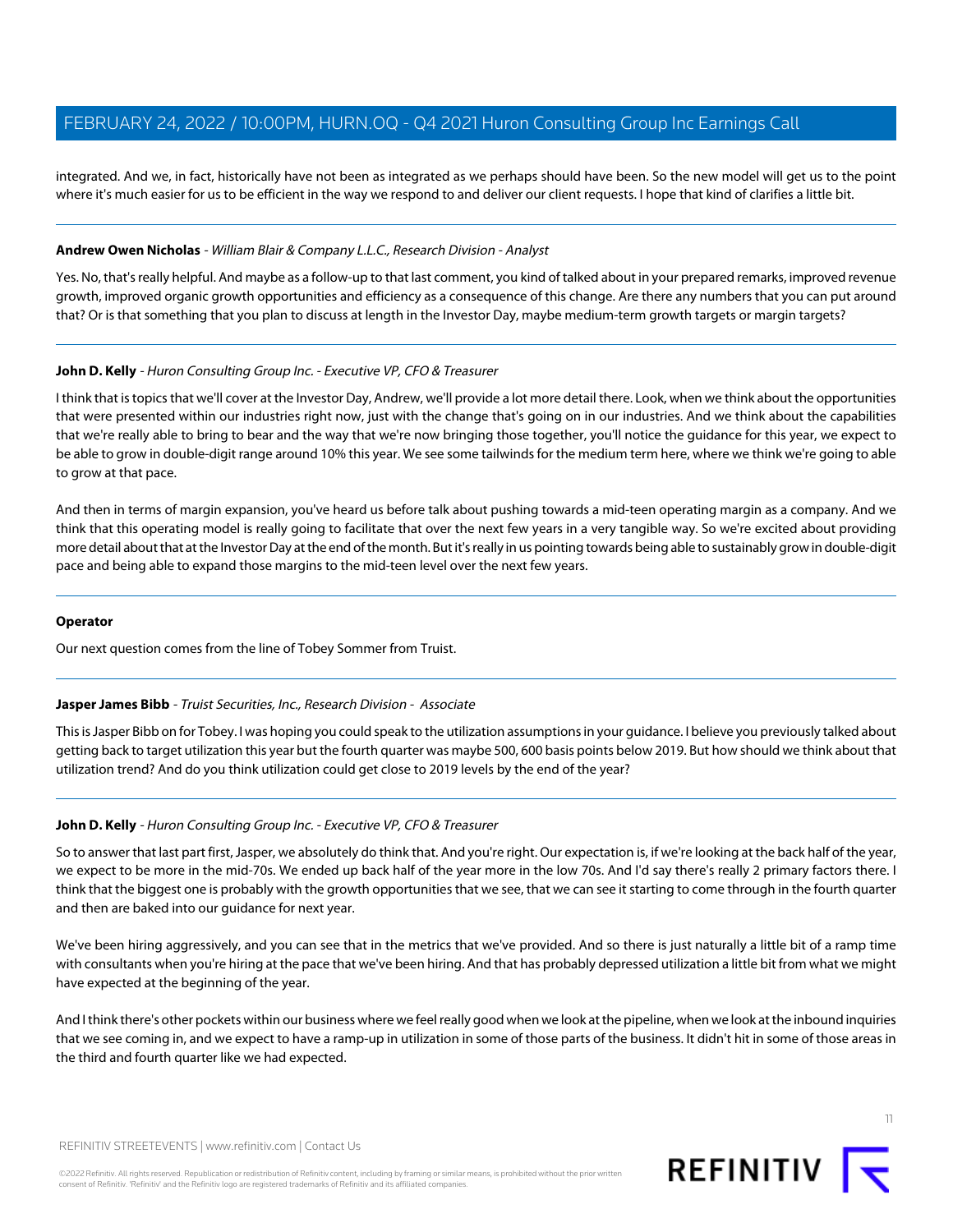But just given the demand that we see, given the hot labor market that's out there right now, we've decided that it makes sense to hold on to those resources so that we're ready to go when that demand comes to fruition in the first part of 2022.

#### **Jasper James Bibb** - Truist Securities, Inc., Research Division - Associate

No, that makes sense. And then can you just comment on what you're seeing as far as consultant wage trends? And as you look at your '22 guidance, do you think that's kind of sufficiently offset with the rate increases?

#### **John D. Kelly** - Huron Consulting Group Inc. - Executive VP, CFO & Treasurer

So we did contemplate that in terms of the quidance for this year. And we do -- we are impacted by it. It is a tight market right now or it's the hot labor market. Particularly for many of our resources with technology skills, we're seeing a lot of demand for those resources right now. So we do expect there to be some impact and it was baked into our guidance.

I'd say our view is that, just given the general dynamics of when we look at the demand we're seeing from our clients, that there's just not enough talent out there to service that demand, we expect that that's going to flow through via pricing and that's going to offset the majority of those wage increases. But at the same time, we're also going to utilize our global delivery platform. And again, pursuant to your last question, Jasper, from a utilization perspective, we really feel like we've got some room to run there. So we feel good about the increase that's in our margin guidance for the year. And it is reflective of that wage market that we see right now.

#### **Jasper James Bibb** - Truist Securities, Inc., Research Division - Associate

Okay. Got it. And then I wanted to ask about the Managed Services business and how that fits in the new strategy plan you had. I saw you labeled it Consulting and Managed Services. So how do those businesses kind of fit together and how you're thinking about the next couple of years?

### **John D. Kelly** - Huron Consulting Group Inc. - Executive VP, CFO & Treasurer

Yes. No, you're right, Jasper. As we've talked about before, oftentimes for us, our Managed Service offerings are actually very correlated with our Consulting offerings. In many cases, it's a lead behind. So after we've done a, for example, a performance improvement project in Healthcare, part of what we're able to offer the client is ongoing Managed Services related to that revenue cycle afterwards. And we've had a lot of success and good execution for our clients in that regard.

So our viewpoint was, given the size of the business right now and given the close correlation of our Consulting that it made sense to present those 2 items -- present those 2 items together. We're still very encouraged by the growth prospects in Managed Services just as the success we've had with our clients and some of the demand we see from our clients who are looking for ways to more sustainably and efficiently run certain parts of the business going forward with the expertise that we have.

#### <span id="page-11-0"></span>**Operator**

(Operator Instructions) I show our next question comes from the line of Bill Sutherland from Benchmark Company.

#### **William Sutherland** - The Benchmark Company, LLC, Research Division - Senior Equity Analyst

Exciting times. Wanted to just see -- understand the digital part of this a little bit better. So is the composition of it largely billable hour kind of revenue? Or is this more licensing and that kind of revenue?

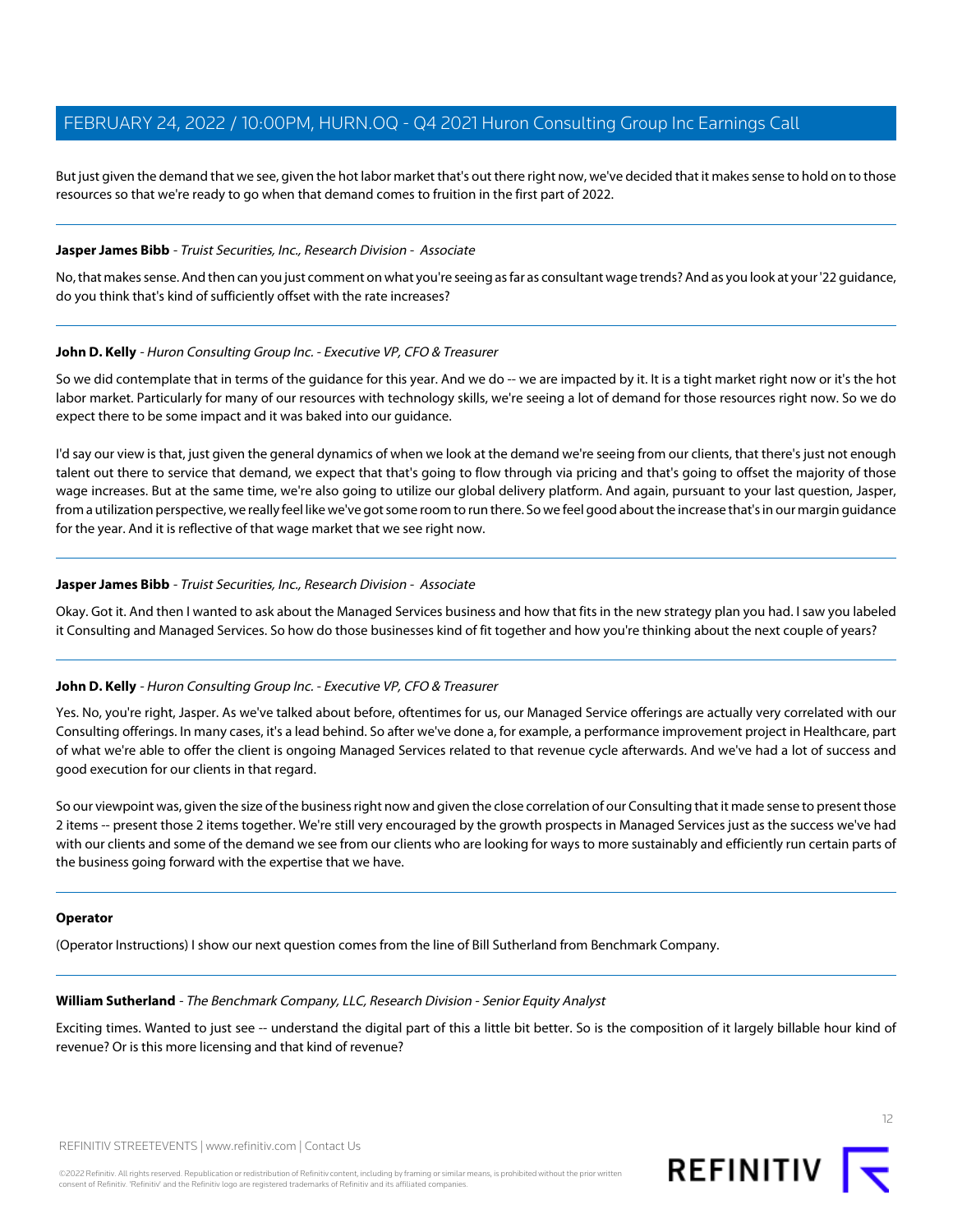### **John D. Kelly** - Huron Consulting Group Inc. - Executive VP, CFO & Treasurer

It's -- Bill, it's John. It's largely billable consultant revenue, but there is a component, sorry, that is ongoing recurring revenue. So if you look at the split of what's the new digital capability that we're going to be reporting, it's about 80% billable consultant revenue related to implementation work that we do for our clients across industries, including health care, education, financial services, energy and other commercial sectors. And then about 20% related to our software and analytics offerings, which have more of a recurring revenue attribute to them.

### **William Sutherland** - The Benchmark Company, LLC, Research Division - Senior Equity Analyst

And one specific segment question. You mentioned commercial. The target margin there for the year in 20 midpoint, and that's up from, did you say 15.7%?

### **John D. Kelly** - Huron Consulting Group Inc. - Executive VP, CFO & Treasurer

I did. And a thing to keep in mind there is you do have the impact of the Life Sciences divestiture, restructuring charges in that 15.7%. So that's a couple of hundred basis point headwind on the 2021 margins that we would not expect to repeat in 2022.

### **William Sutherland** - The Benchmark Company, LLC, Research Division - Senior Equity Analyst

And when you're talking about growth, John, year-over-year, it's adjusted for Life Sciences?

### **John D. Kelly** - Huron Consulting Group Inc. - Executive VP, CFO & Treasurer

We have not adjusted anything for Life Sciences.

### **William Sutherland** - The Benchmark Company, LLC, Research Division - Senior Equity Analyst

Okay. So you're comping against -- I'm sorry, go ahead.

### **John D. Kelly** - Huron Consulting Group Inc. - Executive VP, CFO & Treasurer

It's all with Life Sciences in both periods. So yes, we're comping against the base that had Life Sciences in it. So in that regard, the actual growth ex Life Sciences is a higher percentage.

### **William Sutherland** - The Benchmark Company, LLC, Research Division - Senior Equity Analyst

Can you tell me like is it a point or 2?

### **John D. Kelly** - Huron Consulting Group Inc. - Executive VP, CFO & Treasurer

The Life Sciences revenue was around \$16 million for 2021. That would be repeating in 2022. Yes, 1 6.

### **William Sutherland** - The Benchmark Company, LLC, Research Division - Senior Equity Analyst

1 6.



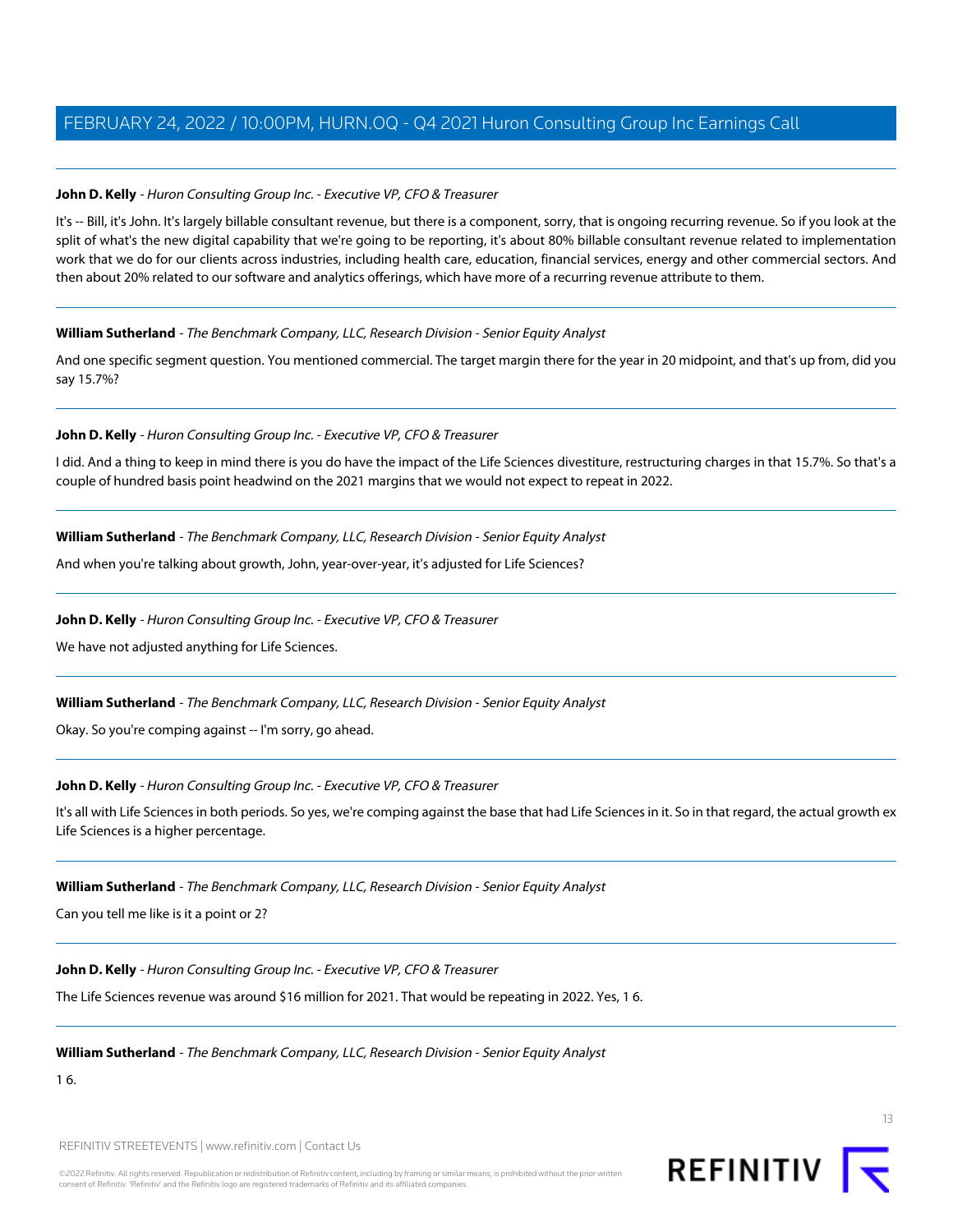**John D. Kelly** - Huron Consulting Group Inc. - Executive VP, CFO & Treasurer

16.

### **William Sutherland** - The Benchmark Company, LLC, Research Division - Senior Equity Analyst

Okay. And I'm curious about the India asset. Is the industry focus there kind of heavy in one or more of your segments? Or is it pretty diversified?

### **C. Mark Hussey** - Huron Consulting Group Inc. - President & COO

Bill, it's Mark. Let me take that one. It's fairly -- it's focused really in a digital capability around technology services. And that will cover increasingly broad industries. It started in our commercial areas predominantly. But we have a strong health care presence now supporting some demand services work. We have increasingly in the education, particularly on the products side of that business and increasing the services. So it's actually going to be across the company, and that's why from a global platform point of view, it works quite well. So you really have the Managed Services piece, you've got technology products and services and then really increasingly corporate shared services as well.

### **William Sutherland** - The Benchmark Company, LLC, Research Division - Senior Equity Analyst

And you're going to just keep your asset just entirely focused in India?

### **C. Mark Hussey** - Huron Consulting Group Inc. - President & COO

It's based in India. Once you have an infrastructure, and we're probably in 6 or 7 cities across the entire country, it's easier to just leverage that as a platform. They serve other areas within the region, and we're not limiting ourselves. But right now, with that investment in the infrastructure, it's -- and the size that we have today, we have plenty of room to run within India before we think about other geographies, although we can contract from time to time just based on -- but it's more of subcontractor-type arrangements that we get outside of India.

### **William Sutherland** - The Benchmark Company, LLC, Research Division - Senior Equity Analyst

Yes, it's the time zone approach. Okay. I think those were the ones that came to mind.

### <span id="page-13-0"></span>**Operator**

I show our next question comes from the line of Kevin Steinke from Barrington Research.

# **Kevin Mark Steinke** - Barrington Research Associates, Inc., Research Division - MD

So you talked about the new segment structure making it easier in terms of collaborating, serve your clients. Have you added any financial incentives for consultants to drive greater collaboration? Or do you think the new structure just kind of takes care of that by itself?

# **C. Mark Hussey** - Huron Consulting Group Inc. - President & COO

Kevin, it's Mark. We have definitely addressed incentives. And we always have had cross-practice collaboration incentives, and they worked for quite a while. And I think we just got to the place that the impact of those were just not sufficient to really get the level of opportunity in the market.



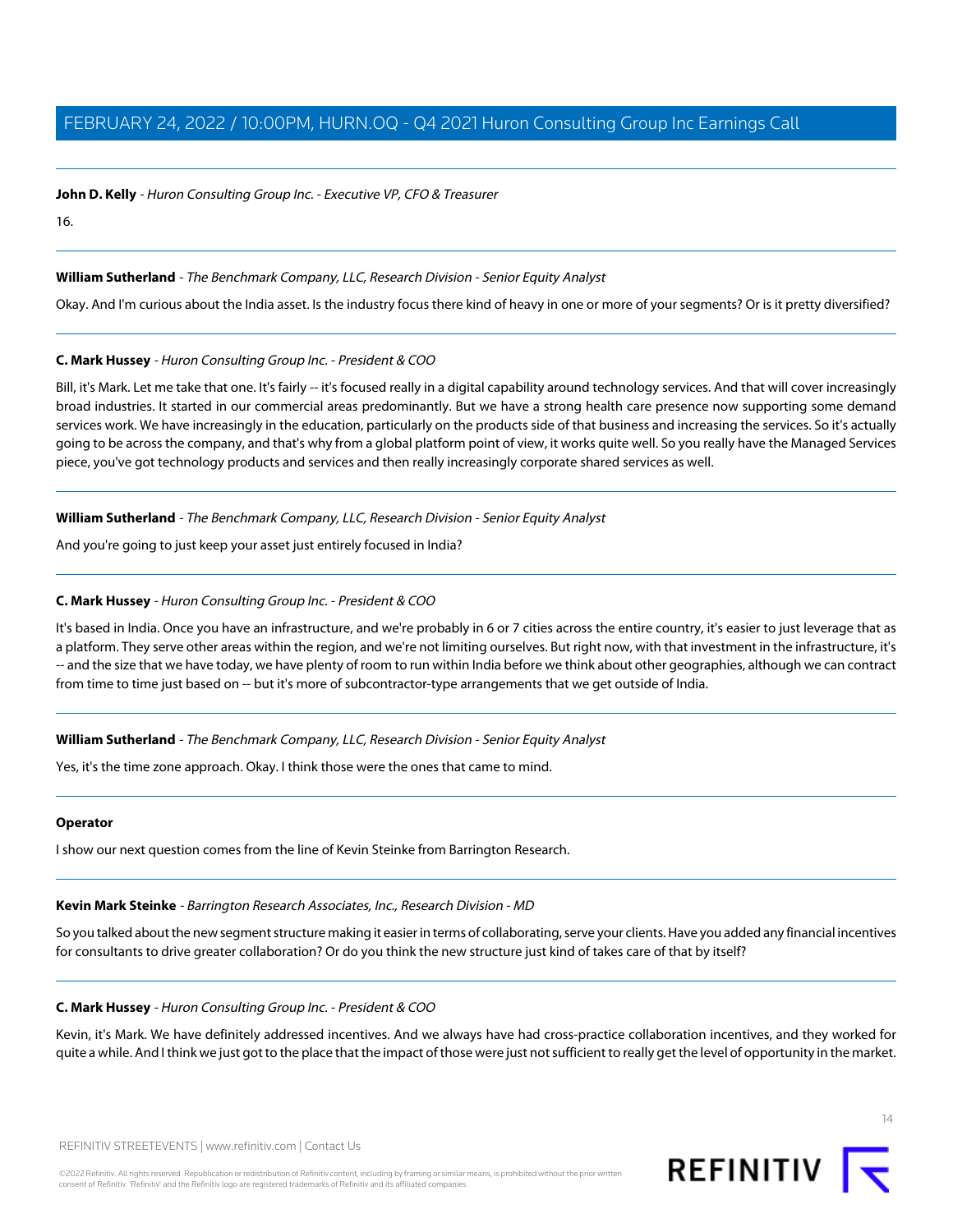And so really, as part of the reset of the operating model, have completely reset incentives across the organization as well. And that is what makes it really pretty seamless to work across the organization now. There's no barrier that's created because of counting of revenue, and we've set goals for people accordingly. So it's actually been quite collaborative in the planning process and then the incentive funding side as well, we're expecting that to work quite well.

#### **Kevin Mark Steinke** - Barrington Research Associates, Inc., Research Division - MD

All right. Great. And then as I look at how the segments have been reorganized here, we typically thought of Business Advisory as about 50% of its revenue coming from technology. And the new commercial segment, I guess, the technology piece is going to come down and move more into Healthcare it looks like. I mean just can you talk about the -- I don't even know if this is relevant to you or on your radar, but it just looks like the technology mix in commercial goes down, goes up in Healthcare. Is there any strategic implication to that, I guess?

#### **James H. Roth** - Huron Consulting Group Inc. - CEO & Director

Well, this is Jim. We've historically -- this is one of the reasons we think one of the benefits (inaudible) the new operating model and the reporting structure along with it is that we have historically, we've had digital capabilities provided by -- in our old practice, ES&A that did a lot of work in Healthcare and Education. We had our Education practice that had a lot of technology work that was actually done for Healthcare clients.

And so we had kind of a mismatch of where that work was being done. And just -- it was kind of -- it was done because that's the way we had kind of originally developed the practices, that kind of evolve that way. And so we think the new model now is going to -- like anything that's going to be digital is going to be reported with -- I'm sorry, anything that's digital, for example, in the Healthcare -- and for a Healthcare client of any kind, is going to be reported in under the Healthcare segment and within the digital capability.

So the reason we kind of looked at it right now is to provide 2 different ways of looking at our business. One of them is purely from an industry perspective and one of them is going to be purely from a capability perspective. But you will be able to see the collective amount of Healthcare revenues that we have within digital will become much more evident than it ever was before. And we just think it's a much better way for us to run the business. It's a much easier way for us to report it. And I think we'll evolve -- we'll kind of get past some of the complexities that we had in our historical model.

### **John D. Kelly** - Huron Consulting Group Inc. - Executive VP, CFO & Treasurer

Yes. I'll just add. So with the -- with the shift in segment reporting structure, it's true that we're now picking up digital offerings that were in the Business Advisory segment and shifting those over to Healthcare and Education. But there was also strategy offerings and distressed offerings that are shifting as well. So it's really just giving a total full view inclusive of all those things, strategy, digital and financial advisory in all the segments.

And just to give like some perspective in the new Healthcare Industry segment, it's going to be about 70% consulting and about 30% digital. The new Education Industry segment is going to be about 50% consulting and about 50% digital. And the Commercial Industry segment is going to be about, think of it like 40% consulting and about 60% digital. So that's going to kind of be the split now as we move forward of digital and management consulting, plus managed services in each of the industries.

#### **Kevin Mark Steinke** - Barrington Research Associates, Inc., Research Division - MD

Okay. That's very helpful. Okay. I don't know, John, you may have touched on this or maybe I missed it, but just the margin guidance for 2022 obviously implies some healthy margin expansion. But are there any meaningful investments baked into there? And what kind of impact would they be having on the margin outlook for this year?

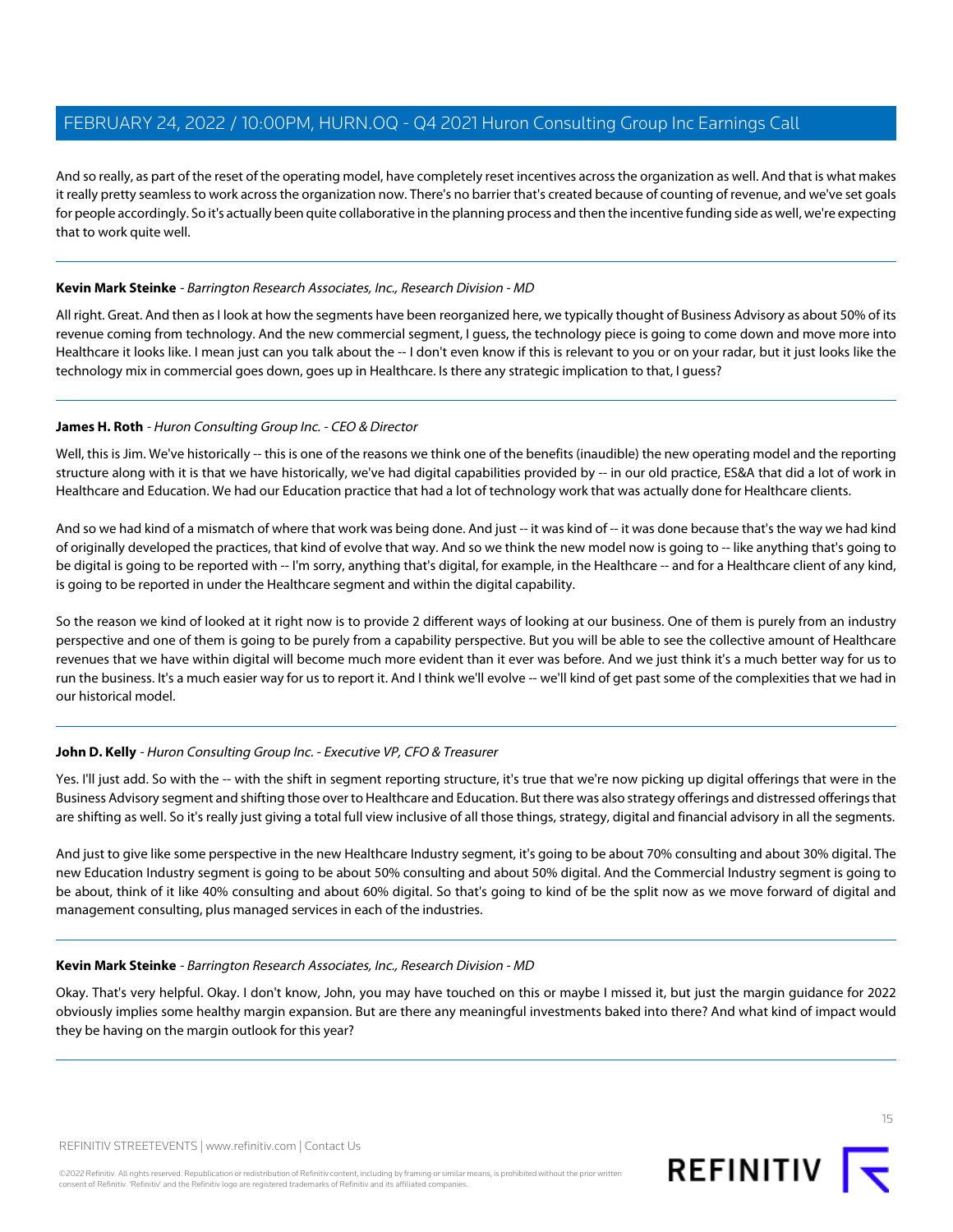#### **John D. Kelly** - Huron Consulting Group Inc. - Executive VP, CFO & Treasurer

There are. There are. So embedded in the expanded margin guidance for next year, I think of it probably is 50-plus basis points of investment across the business that's in that plan right now. Some of it's in our digital areas as far as that recurring revenue part of the business that we talked about related to products and analytics. And then some of it is really just broadening some of our capabilities from a management consulting and advisory perspective.

So we have been making those investments. We continue to make those investments. And those investments, we think, are really key to the growth that we're able to produce in the back half of this year and that we're expecting next year. So it's going to be an important part of how we grow our business. But that 50 basis points is embedded in the margin expansion that we've talked about.

#### **Kevin Mark Steinke** - Barrington Research Associates, Inc., Research Division - MD

Okay. And just lastly, I want to ask about Education. You mentioned that demand outperformed your expectations in the fourth quarter, and guiding to some really healthy growth, mid- to high-teens in 2022. What's the state of large technology implementation projects moving forward? And what are you seeing in the student information systems market, are some of those projects starting to come to the floor as well?

#### **James H. Roth** - Huron Consulting Group Inc. - CEO & Director

Kevin, this is Jim. Yes, I'll go in the reverse order. The student work is definitely -- is picking up nicely, and we expect that to be a very solid growth driver for us in the coming years, many years in advance. It's going to be a big business for us, and we're really looking forward to that. But yes, it continues to pick up and is performing quite well from our perspective.

More broadly, in terms of just the overall, you recall during the -- during most of -- certainly the end of 2020 and the earlier part of 2021, there was a slowdown in the ERP business and a lot of the digital business within our Education -- for our Education clients. And because they were -- as our clients were focused on other things. That did begin to pick up nicely certainly in the second half of 2021, and we expect that to get kind of right back to where we kind of where when we left off back in the pre-COVID area, a very strong growth. There's a lot of pent-up demand, and we're well positioned to address that demand.

#### **Operator**

(Operator Instructions) I'm showing no further questions in the queue at this time. I would like to turn the call back over to Mr. Roth for closing remarks.

#### **James H. Roth** - Huron Consulting Group Inc. - CEO & Director

Thank you all for spending time with us on this kind of a little bit elongated call this afternoon. We look forward to providing more detail and speaking with you at our Investor Day at the end of March. Have a good evening.

#### **Operator**

Thanks. That concludes today's conference call. Thank you, everyone, for participating. You may all disconnect.